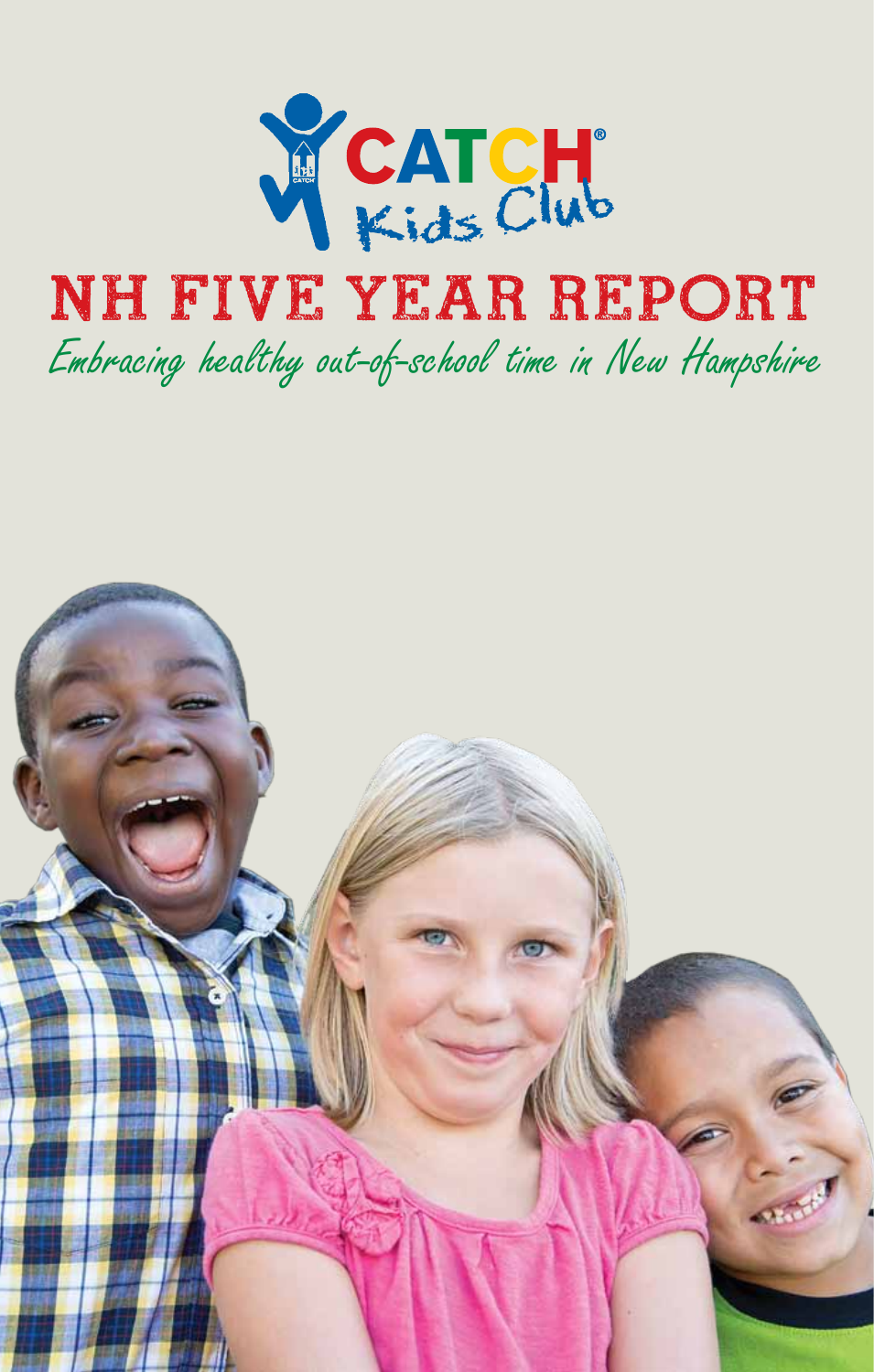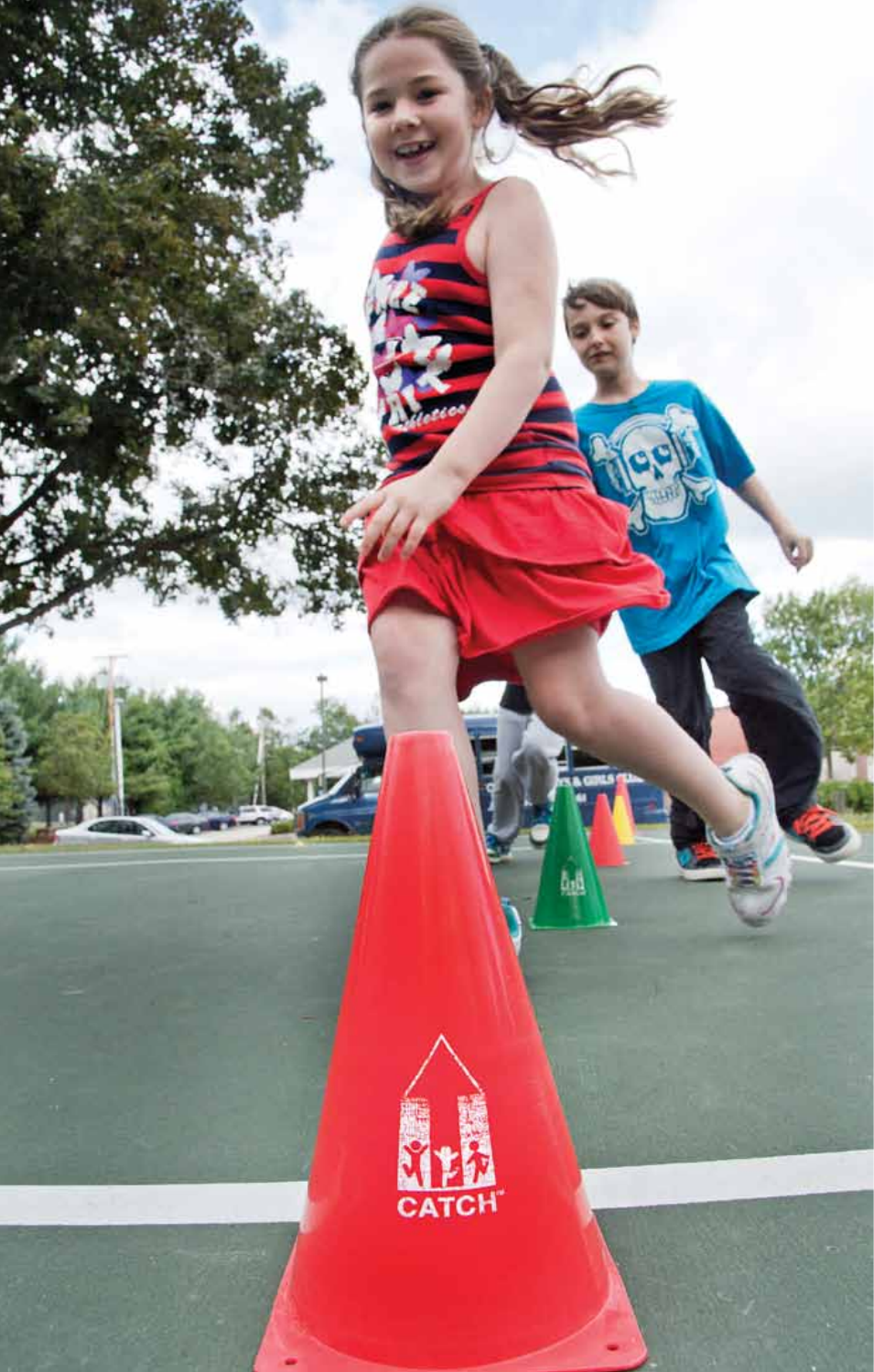

**IDS LAUGHING, SMILING, PLAYING, HAVING FUN!** That<br>is what CATCH Kids Club is all about. As I visit out-of-school sites<br>across NH, I am often reminded of why we started this project. When<br>kids are having fun moving, they b is what CATCH Kids Club is all about. As I visit out-of-school sites across NH, I am often reminded of why we started this project. When kids are having fun moving, they become more physically fit, healthy and confident.

 Now in its fifth year, with support from Harvard Pilgrim Health Care Foundation, the NH CATCH Kids Club program has reached over 100 out-of-school sites across NH. This is significant. When

we first started this work, it was in response to directors and staff at NH out-of-school programs who were looking for ways to increase physical activity and healthy eating in the children they served. They have long recognized the important role they play in keeping kids healthy by providing them with environments to support healthy choices… environments where being active is what you do and healthy food is the norm.

That is why CATCH Kids Club has been adopted by the NH Healthy Eating Active Living (HEAL) initiative as a key strategy for after-school programs. It is also why it has been welcomed by so many of NH's out-of-school programs. It supports these ideals.



Intentional in its approach, CATCH Kids Club activities promote a positive physical activity environment where all kids are included in the game and fun is the focus. Elimination is eliminated. Kids are moving all the time as they dodge, throw, kick, jump, and play. Is there a better way to increase a child's fitness, skills, and their hunger for more? CATCH's unique philosophy has quite literally, "caught on."

It is with gratitude and appreciation for the work of NH out-of-school programs that we highlight five successful NH organizations we have had the pleasure to work with. While all of these programs are different, they all have one thing in common— **leadership**. The people and programs outlined in these stories display those who have embraced healthy

eating and physical activity concepts, empowered staff and children to take charge, achieved success and inspired others to do the same.

Let's continue to strive to make the healthy choice the easy choice… for our children, our staff and their health.

Book futofu Whater

Beth Gustafson Wheeler *Director of Community Health*



FOUNDATION FOR HEALTHY COMMUNITIES

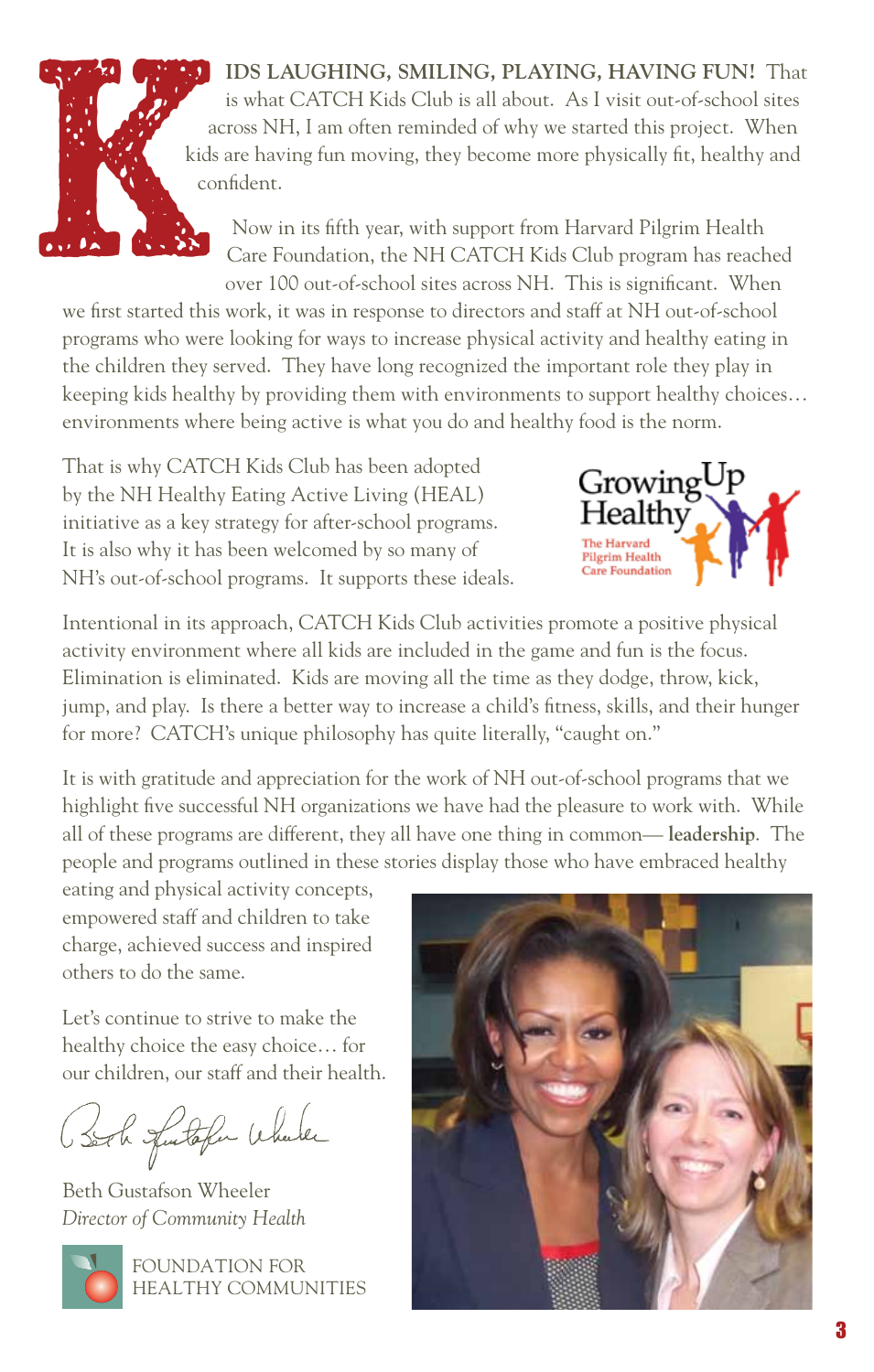# KEENE PARKS AND RECREATION 6 9(48'\$,

ATCH Kids Club in New Hampshire had its start with inspiration from Andy Bohannon, who is director of Keene's Parks and Recreation Department.

In 2004, Keene had just 10 kids enrolled in its after-school program. Since physical activity was a key strategy his organization wanted to focus on through its work with the

Foundation for Healthy Communities, Bohannon set out to enhance his program. After researching physical activity and nutrition programs, he landed on the evidence-based CATCH Kids Club as his next big move.

With both enthusiasm and determination, Bohannon and his staff implemented the very first CATCH Kids Club site in New Hampshire with their after-school students. That initial enrollment of 10 students quickly grew to 20, then to 40, and today, more than 70 kids are participating in CATCH Kids Club, where kids are provided with healthy snack options and a variety of all-inclusive games.

In 2008, Andy shared his success with the staff at the Foundation for Healthy Communities, and with the help of the "Growing Up Healthy" grant (made available by the Harvard Pilgrim Health Care Foundation), he was able to see his vision of spreading CKC statewide come to life.

Sites that implement CKC frequently see their entire learning environment evolve into a healthier place to work and play.

"An interesting benefit is that the habits of the staff are changing as a consequence of the CATCH Kids program," Andy said "As role models, they are now eating healthier and are more physically active. That feeds into the family and you can really see changes."

As inspiring as Andy is to others both in his region and throughout the state, he has a special story of a little girl who inspired him, and he loves to share that story at the end of every CATCH Kids Club staff training.

During his first year of leading CKC games, there was an eight-year-old girl sitting in the corner crying after one of the games. He approached her to see what was wrong.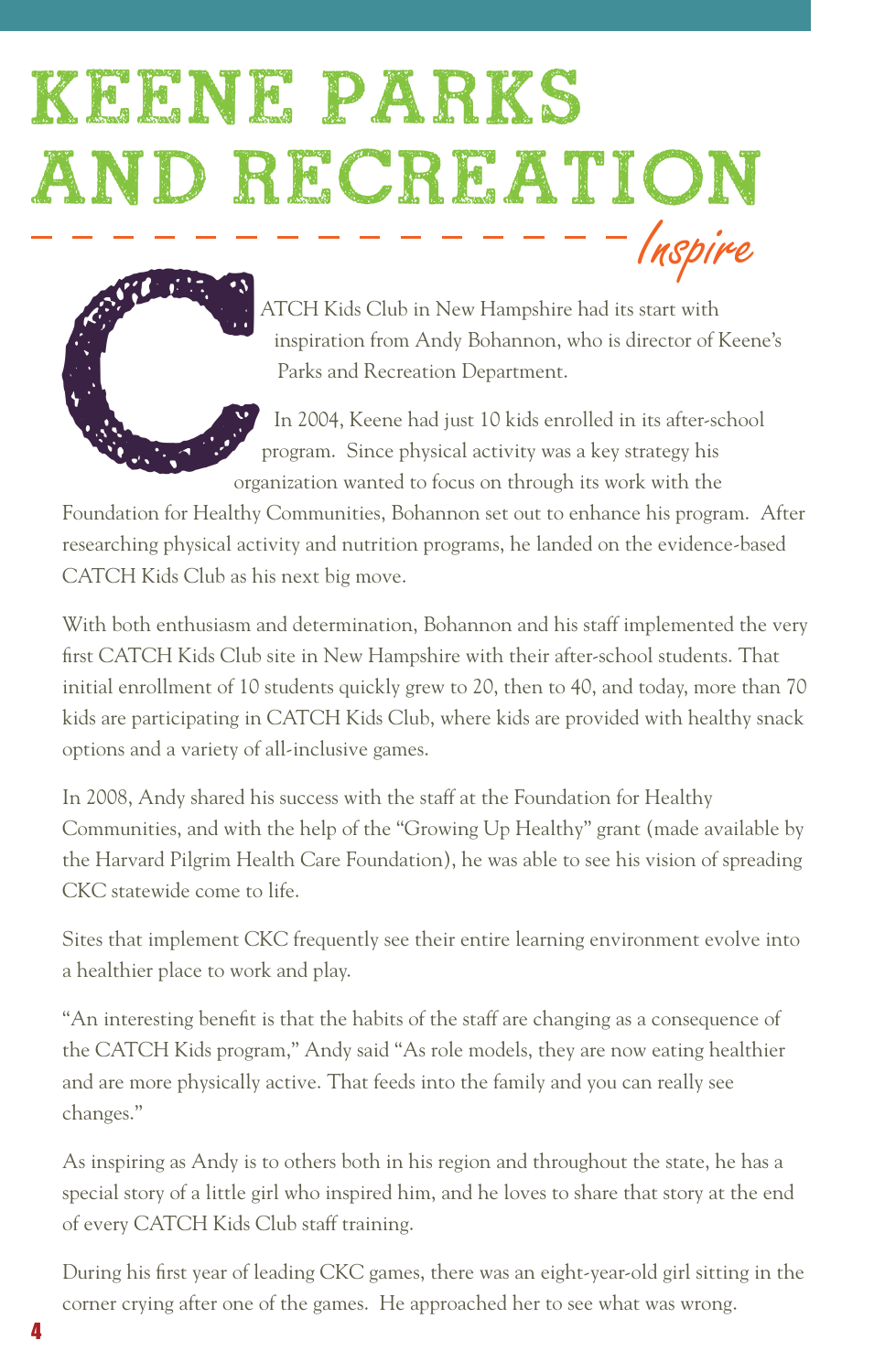

"I'm all wet!" she cried out. "I think I need to see a doctor!"

The girl had been playing games with the others, and it took Andy a moment to realize this was the first time in her life the girl had exercised enough to work up a sweat. Andy affectionately explained to her that this was the healthiest thing she could do for her body, and that her body would be stronger and healthier as a result.

Andy Bohannon remains a champion for CATCH Kids Club at the state-wide level, but nowhere is his influence felt more than in the Cheshire County region of New Hampshire, where his many speaking appearances often inspire other parks and recreation sites to offer CKC, and equally inspired staff members go on to become CKC trainers.

Without the inspiration of Andy Bohannon, CATCH Kids Club might not have spread so far in New Hampshire. Thanks to him, his vision and his vitality, he has altered forever – and for the better – the lives of thousands of children.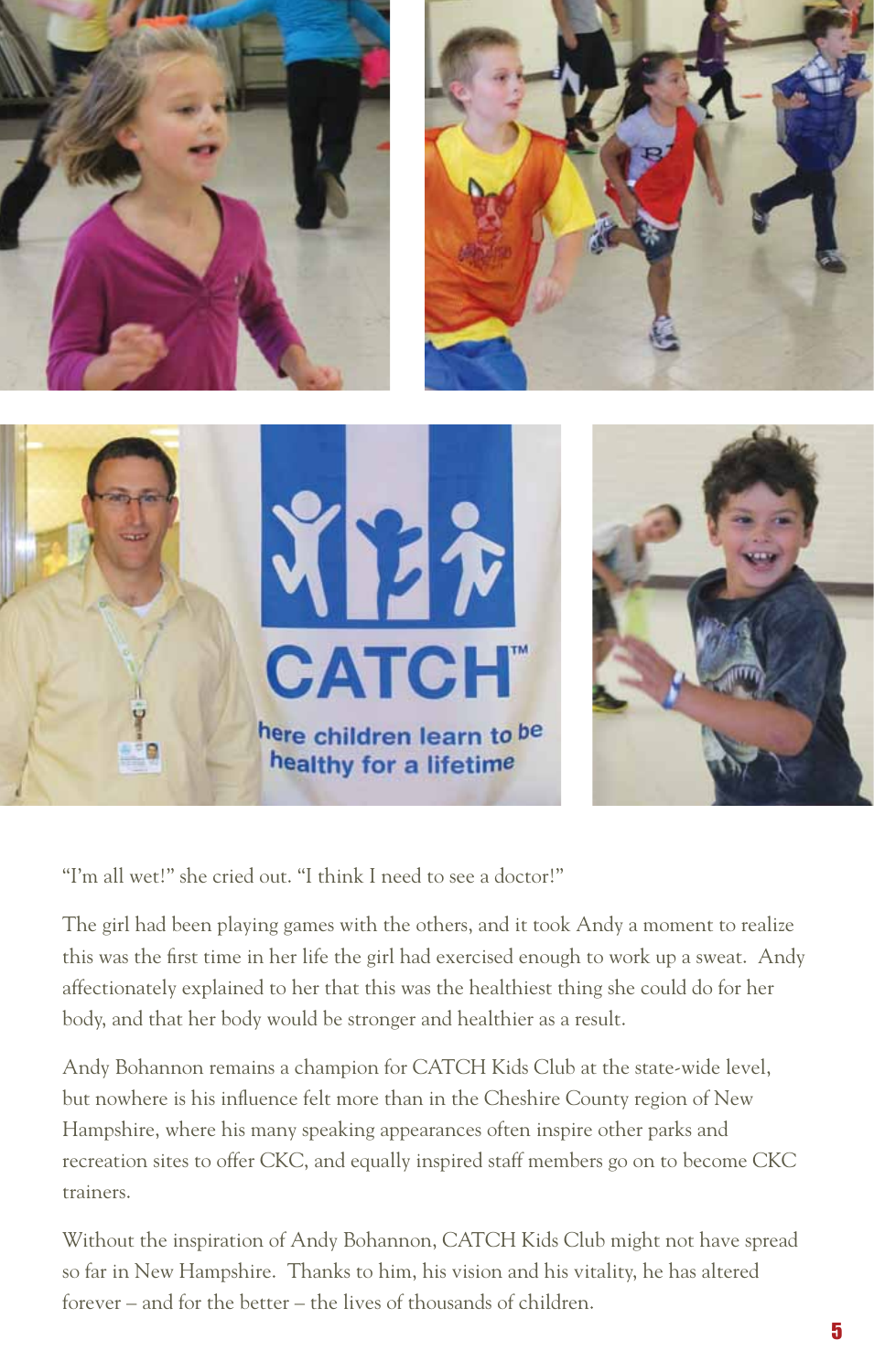## CONCORD BOYS D GIRLS CLUB = -Empower



"We've been implementing CATCH Kids Club for a couple of years and it came along at a perfect time when we were restructuring our focus to include more nutritional education and non-competitive

physical activity for our members," said Chris Emond, Executive Director of the Concord Boys and Girls Club, serving 1,200 children in after-school programs in Concord, Suncook, Hopkinton, and Warner.

"Now CATCH Kids Club is more like a philosophy. It is fully integrated into everything we do in our club and both the kids and the staff have fully embraced it," Chris explained. "I've even heard kids in the club talking about it - they are legitimately thinking about what they eat and being active. We are really helping them adopt healthy, life-long habits."

Knowledge is power, after all, and thanks to program director Angel Anderson and Kathy Kayros – a former corporate COO turned unstoppable volunteer – the kids are being tutored in both ends of the HEAL equation.

"With Angel in the gym and on the playground, we have more of a curriculum feel to the activity part of the day," Chris said. "There's no swinging the doors open and saying, 'Have at it, kids!' That's chaos, and we want the structure we get with programming that has CATCH as its basis. We also benefit from consistency. We all have staff turnover, but one of the beauties of CATCH is that it can perpetuate itself. The knowledge is there with the trainers who then pass that knowledge on to new staff members who can become trainers themselves. That's a great legacy of CATCH."

Meanwhile, Kathy Kayros can often be found in the kitchen with kids, where she imparts the culinary wisdom of the ages in a setting far different than that of her professional past.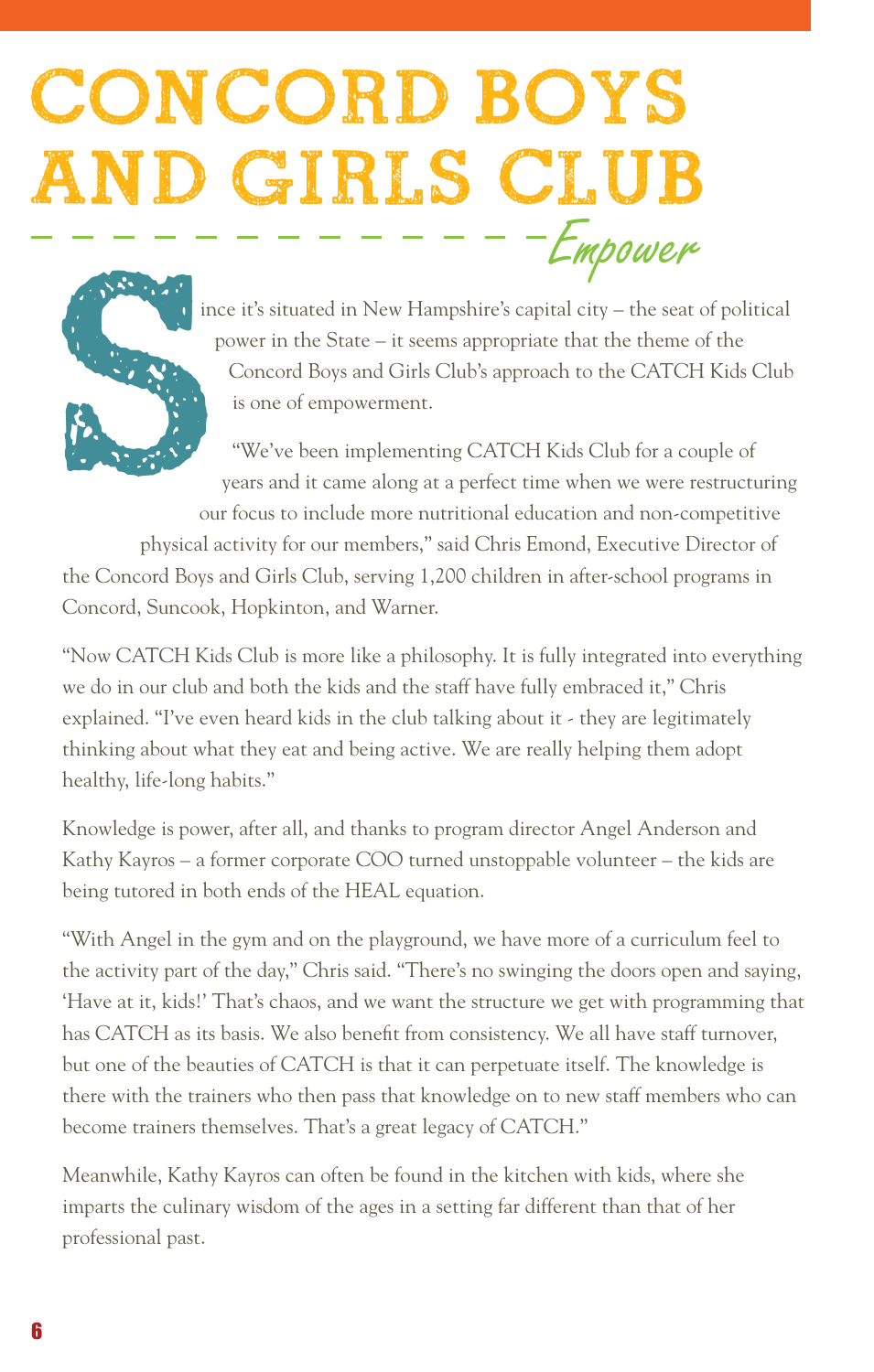"Here she was, the COO of a multi-million dollar corporation and now she's in the kitchen with a group of nine-year-olds teaching them to make healthy recipes like turkey meatballs and pumpkin muffins," Chris laughed. "It's probably easier to control a roomful of executives than kids in a kitchen, but she's really instilling a love of cooking in the kids which she thinks is a lost art. She's truly our chief cook and bottle washer when it comes to the healthy eating component of CATCH."

It's empowerment disguised as fun.

"We're giving the kids knowledge," Chris said. "A lot of the things we want to do with the kids comes directly back to them feeling like they have an influence over their surroundings and their own lives. When you learn to have control over your physical well-being, that's a powerful lesson.







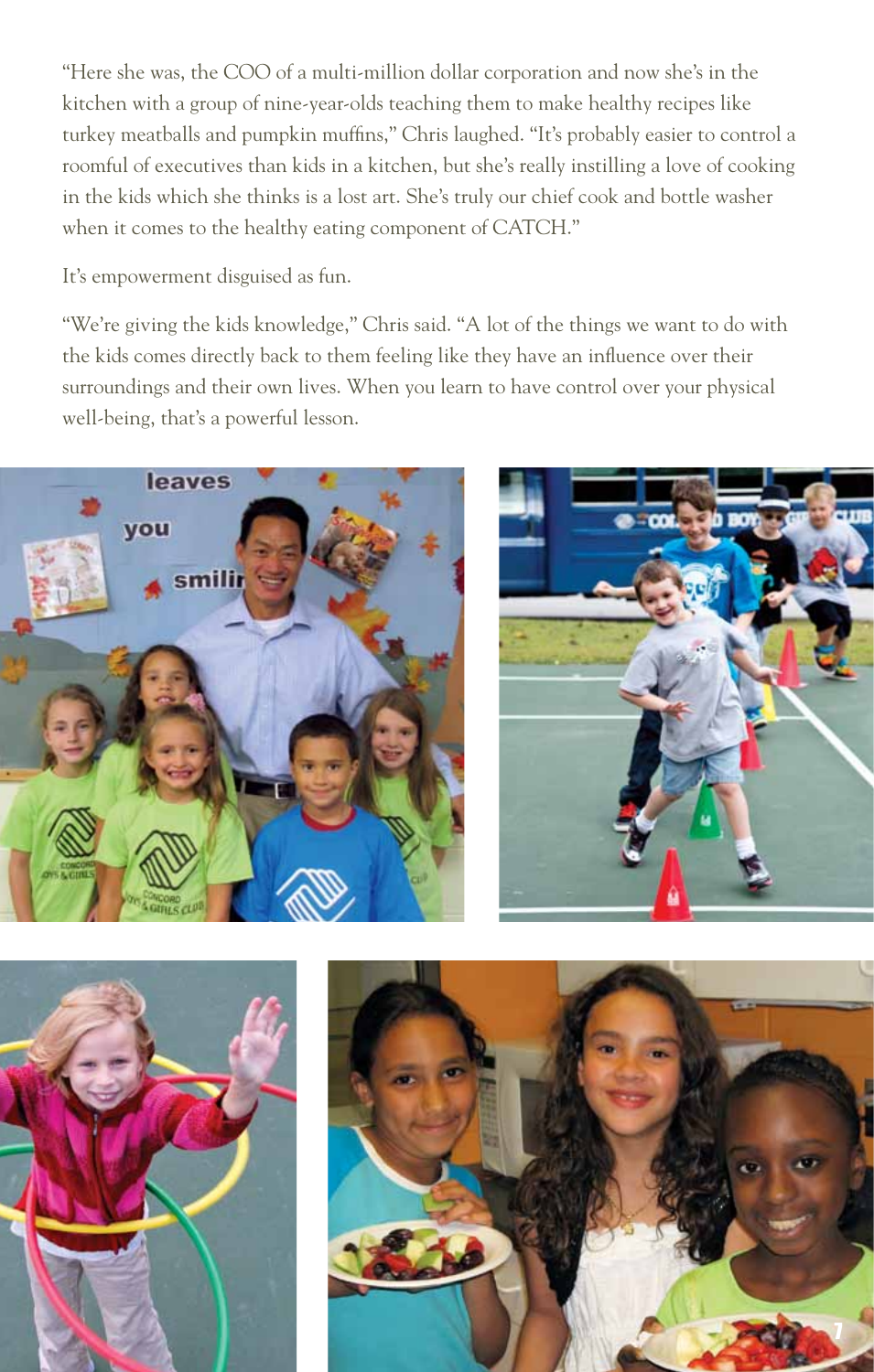### PENACOOK COMMUNITY CENTER -Embrace



 he folks at the Penacook Community Center (PCC) truly embrace the ideals of the CATCH Kids Club – you might even call them ambassadors of the program – which might help explain why 40 of them found themselves at the White House in Washington, D.C., earlier this year.

High rollers? More like egg rollers.

You see, the kids and staff from the PCC were invited to the 2012 White House Easter Egg Roll by First Lady Michelle Obama, who – during a March visit to New Hampshire – was struck by the high-energy parallels between the CATCH Kids Club curriculum and her own "Let's Move" campaign.

In fact, she was so inspired by the pre-schoolers during her visit to the PCC that she joined them in an impromptu bunny hop, much to the delight of the national media horde that was on hand to chronicle her visit.

"With CATCH, we don't ask the kids to do anything we wouldn't do ourselves," laughed PCC Executive Director Deb Cuddahy, "and that includes the bunny hop, as we saw with the First Lady."

Because her visit lasted just over an hour, what the national media didn't see was the day-to-day emphasis on CATCH that involves every single child in the pre-school, before-school, kindergarten, after-school and summer camp programs at the Penacook center. It may sound incongruous, but the emphasis on healthy living is infectious.

"I like being able to play games before school because it's really fun and it helps me wake up my heart!" said Caitlin Habel, a seven-year-old participant in the PCC's beforeschool program. "See you can feel it," she added, hand over her heart. "Thump thump… thump thump … thump thump!"

Caitlin is just one of 116 children in the PCC's school-year enrollment, with an additional 75 kids coming in during the summer months. Given those strong numbers, PCC staff members have been trained in the CATCH Kids Club program dating back to October of 2010. That's when they began incorporating the CATCH Kids Club games and activities into the curriculum.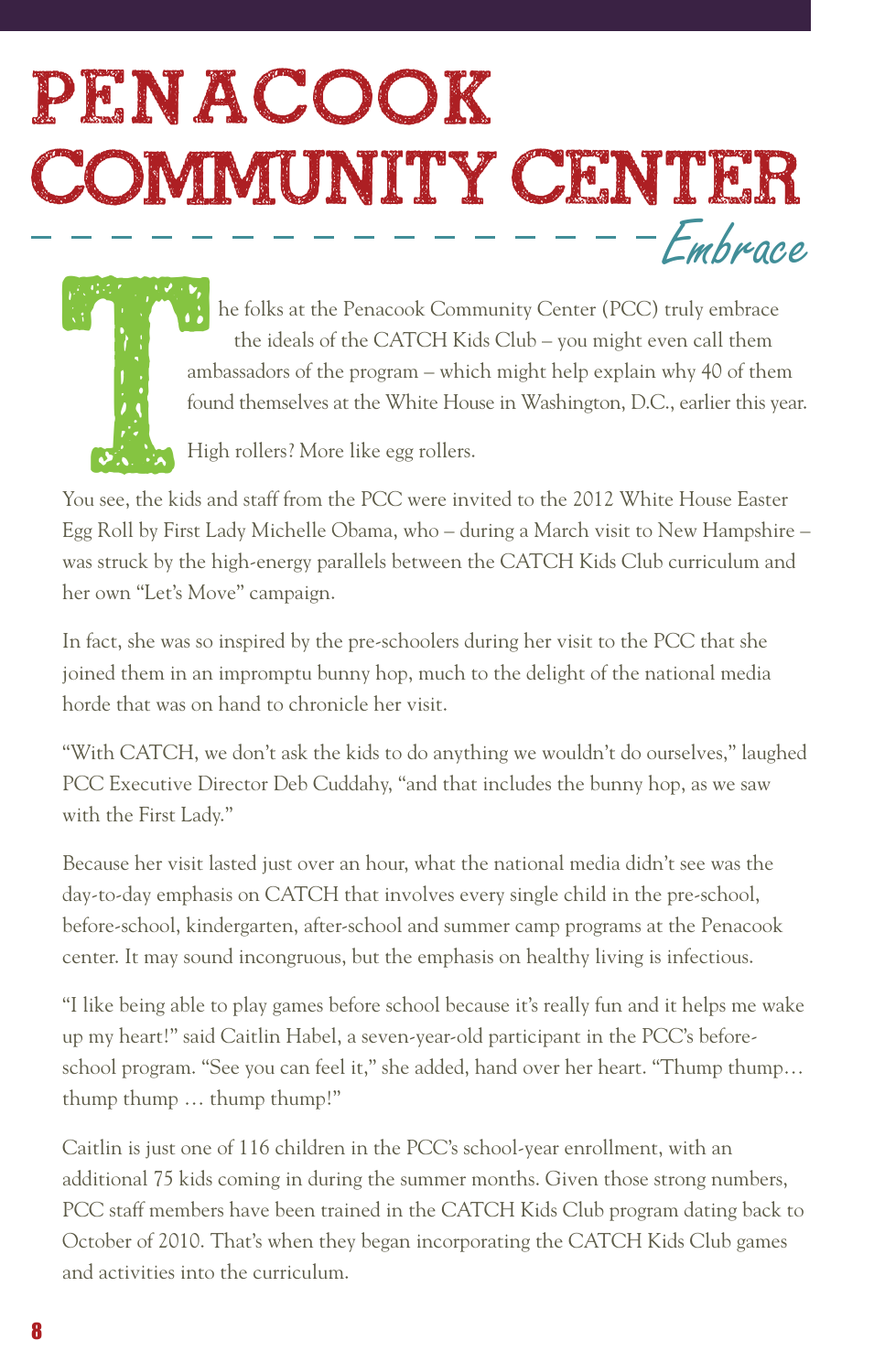

 "The kids are really getting into the moderate and vigorous physical activities that are inherent in the CATCH Kids Club program," said Program Director Carol St. Pierre. "They're going from active, to active and then back to active."

Plus, activity and imagination go hand-in-hand. Thus, smiles abound as the kids play Foxes, Trees, and Squirrels, plus a new game called Spider Tag – it's what Deb Cuddahy calls a PCC CATCHified activity idea! – and then again, the kids can always fall back upon one of their tried and true pastimes.

"The three-year-olds might start off with a group movement song like 'Ring Around the Rosie,'" she said, "and it's a means to an end. We're building a healthier community of kids here. We're coordinating activities that encourage healthy living, and that includes getting parents and other adults to take part in CATCH activities."

To do that, the PCC staff hosts quarterly Family Fun Nights.

"That includes getting the adults on the floor doing the CATCH games with the children," said Carole St. Pierre. "Afterwards, we'll bring out nutritious snacks like yogurt and milk, and as much as we enjoy what happens here, we know the parents are going home with a lot of ideas about things they can do with their kids.

"That's what we mean by modeling behavior," she added. "Every member of our staff has gone through CATCH training and now that we have two of our own trainers on staff – that would be me and Kim Laclair – we can go out and bring the message to other facilities."

Other facilities? Like the White House, perhaps? '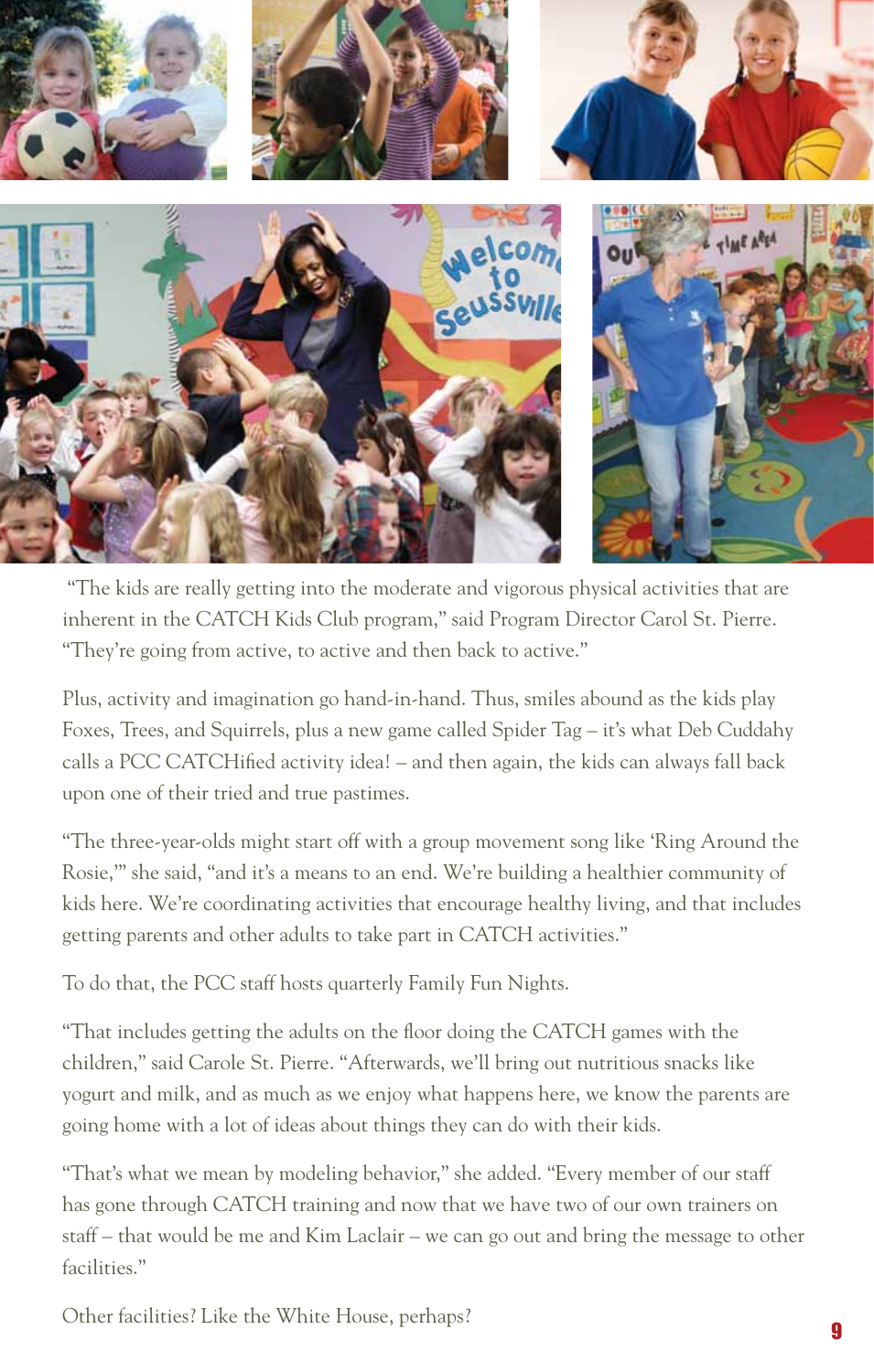## SOUTHERN DISTRICT YMCA =  $-$ Lead

outhern District YMCA joined in the CATCH Kids Club movement while emerging as a leader in the healthy eating and physical activity movement for after-school programs. Kimberly Meyer, who is the Director of Community Based Programming – and a devout fitness enthusiast – has been working to transform the YMCA's 15 afterschool programs around the seacoast area into healthy environments for kids to learn and play.

By aligning with national YMCA standards, she's establishing policies that support providing healthy snacks and daily physical activity – specifically weaving the CATCH philosophy of all-inclusive and non-elimination games – into her after-school environment.

"We were looking for ways to show the community that Southern District YMCA was committed to healthy eating and active living," Kimberly explained, "so we said, 'Let's walk our talk with current programs, and expand what's out there with CATCH Kids Club.'"

In 2011, after completing an assessment of their healthy eating and physical activity practices, Kimberly and her staff wanted to bridge the gap and establish a universal evidence-based curriculum at all of their after-school sites.

Every day, their 15 sites are required to provide a healthy snack that consists of a whole grain and either a fruit or vegetable. Additionally, staff members teach CATCH Kids Club games for at least 30 minutes most days of the week.

"This isn't a babysitting service," said Jenn Carter, School Aged Childcare Coordinator and certified CATCH Trainer. "These kids are our kids, and we wanted to have a program we'd feel happy and proud to put our own kids in."

Jenn has seen the lives of children transformed by playing CKC games, none more than a little girl she watched on the first day she took part in a CATCH Kids Club game. When the girl was tagged out, she slumped her shoulders and immediately left the play area ready to sit out the rest of the game.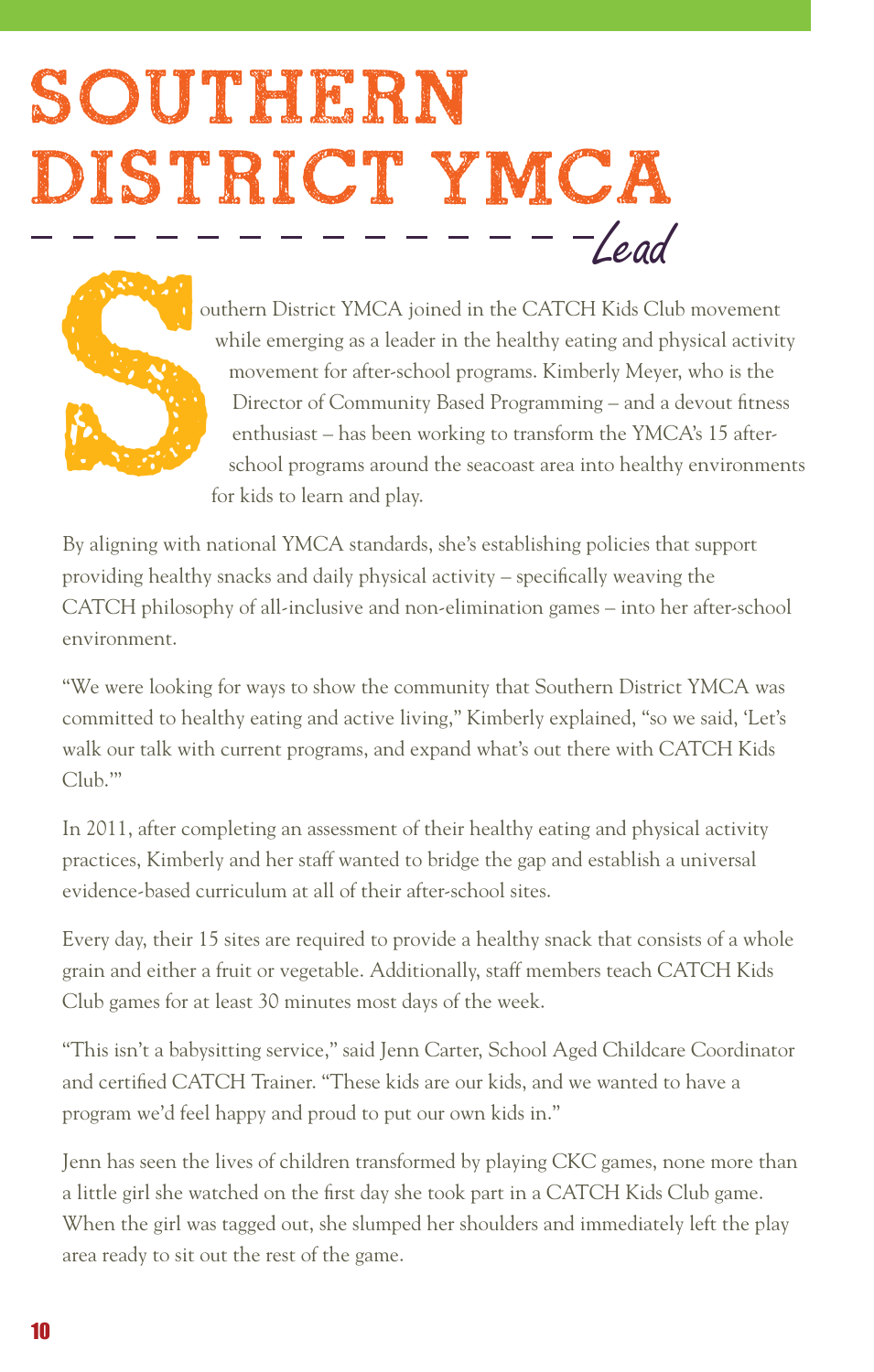Jenn explained how she could do a re-entry task to get back in the game. The girl was thrilled at the chance, and even though she proceeded to get tagged out time and time again, she consistently re-entered with determination. By the end of the game, her face was red and her smile was ear-to-ear.

Sometimes staffers have noticed that some kids just want to do their own thing… especially the older kids. At Southern District YMCA, site directors have turned these older students into leaders. Odds are if you drop in for a visit at one of their sites, you'll see the older kids helping to set-up, teach, and play the games. One student might DJ the music for "Walk the Track" while others join in with the teacher to explain the games and help the younger kids with their re-entry tasks.

What's unique to the staff at Southern District YMCA is the high level of commitment they invest in sustaining their program for years to come. In addition to including CATCH Kids Club in staff and parent handbooks, they continue to build on their program by developing the leadership skills of their site directors at weekly staff meetings. Jenn Carter has sites take videos of the games they play and enjoy the most. At weekly meetings, the staffers watch the videos, learn new games, and have the chance to discuss successes and challenges.

Southern District YMCA is a leader in creating an environment where living a healthy lifestyle is both encouraged and supported. The leaders have established a system to keep healthy living and physical activity at the forefront of their mission, and has cultivated a staff that supports the effort.



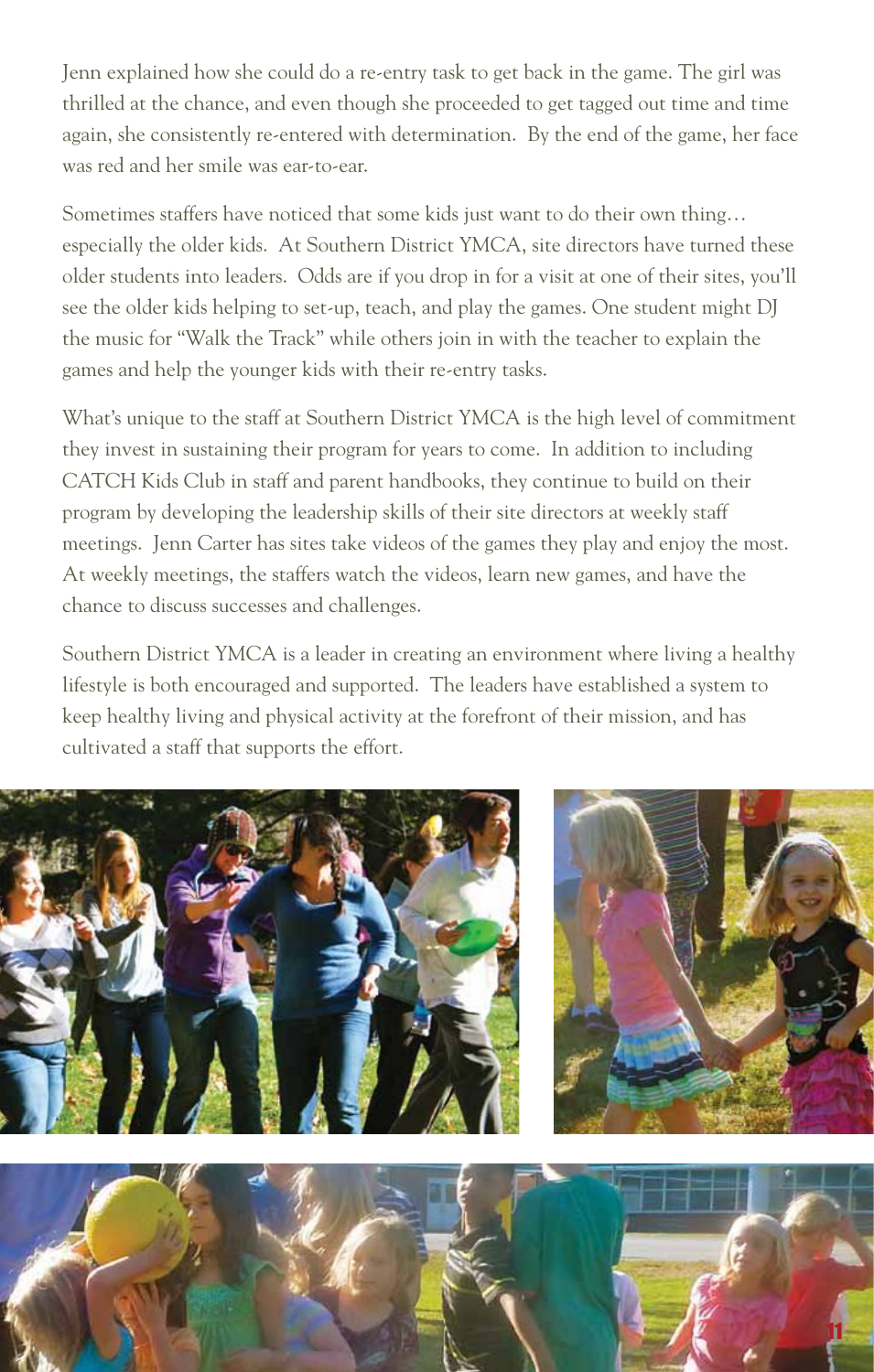## UPPER VALLEY HEAL CATCH KIDS CLUB -Achieve



ust what do you think you've achieved if kids ask you to play "Crayons?" A quiet, leisurely hour for the little ones with a coloring book in hand?

Not if you're a little one traveling the same circles as Marla Ianello, who manages the early childhood Healthy Eating Active Living (HEAL) program in the Upper Valley Region of New Hampshire and Vermont. To Marla, an invitation from the kids to play "Crayons" means they're in for a heartpumping, floor-thumping romp that is sure to leave them laughing.

"That's the thing about the CATCH Kids Club," Marla explained. "If you tell grownups they need to run around and get their heart rate up, it feels like work. Kids might feel that way, too, but with CATCH, you're just playing games. That's the secret with 'Crayons.' I get the three-to-five-year-olds and tell them we're going to play 'Crayons' and that means rolling all over the floor like 'Crayons' rolling around on a table.

"I don't know the last time you've rolled all over the floor, but you use a lot of muscles to control your body when you're doing it," she laughed. "The next day, my grown-up muscles are very sore, but the kids don't notice. They also don't notice that they're learning body control and spatial relations and even if they did, it's just so much fun for them because the adults in their lives are doing it right along with them. That's one of the joys of CATCH."

Thanks to Marla and the staff at the Lebanon Recreation and Parks Department, CATCH has caught on big time in the Upper Valley, where Paul Coats is another major proponent of the program.

"Rather than having another book on the shelf that tells you how to play a certain game or how to get more fruits and vegetables into the kids, CATCH is all about a hands-on approach with administrators and teachers," said Paul, a CATCH Kids Club trainer who also serves as recreation director in Lebanon. "You don't just throw out a ball and tell the kids to play. It's about thinking it through. How do you get the kids to move from a warm-up to a good vigorous game and then to a gradual cool-down? Instead of having some of the kids moving some of the time, how do you get all of the kids moving most of the time? A secret is that no one gets eliminated."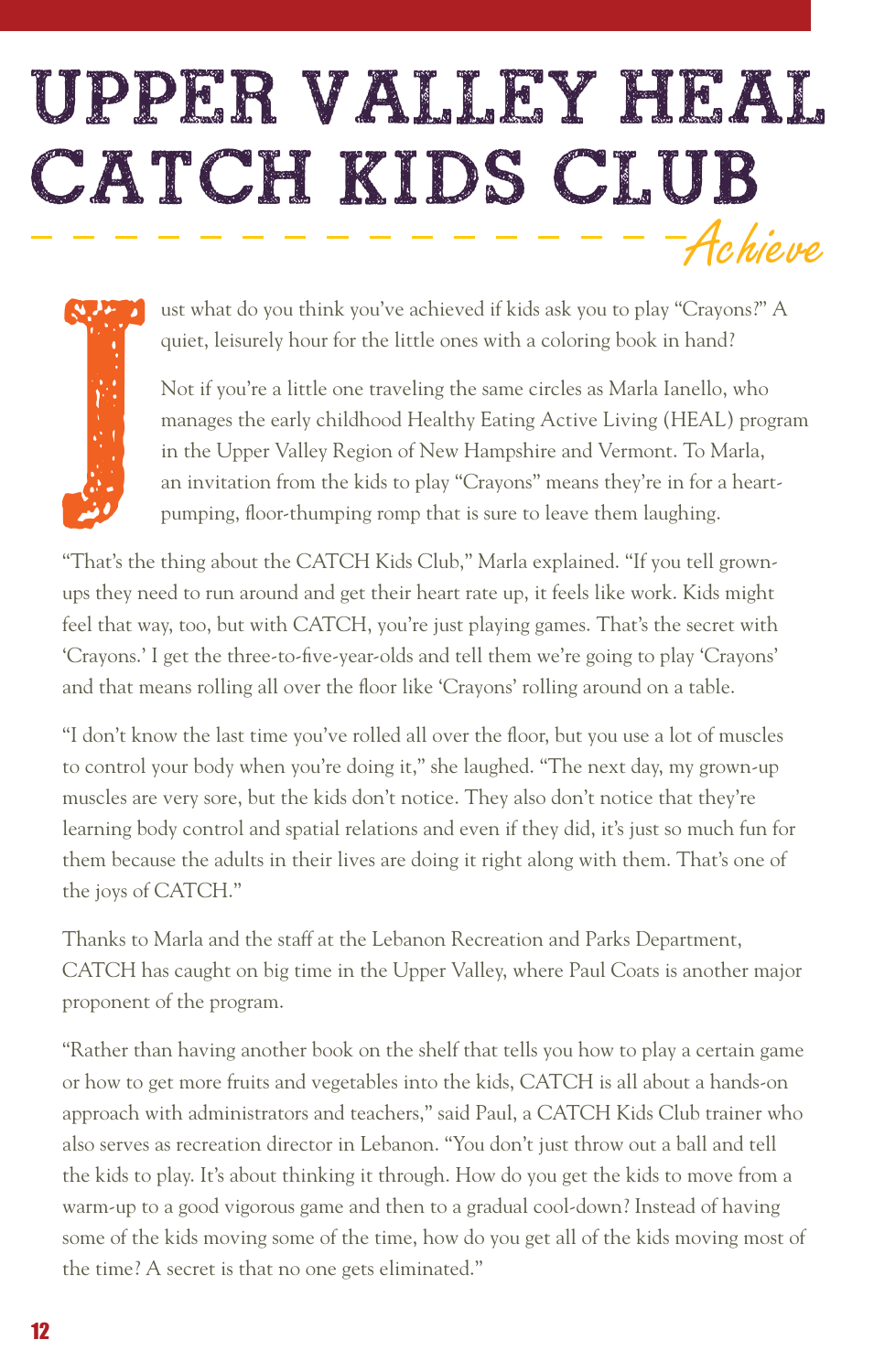

Paul cited old-fashioned games like kickball and dodge ball as those that could be modified – or CATCHified! – to better embrace the CATCH philosophy. Someone catches your kicked ball? You run the bases anyway. You get eliminated in a game of Tag? Twirl a Hula Hoop for two minutes or dribble a ball 20 times and get back in the game. The central message?

"Eliminate elimination games," said Marla, who brought the gospel according to CATCH to 10 different sites in the Upper Valley, sites that range from recreation programs to home child care providers, after-school programs and center-based child care.

"In the end, CATCH is about setting the tone for a lifetime," she said. "We move. This is what we do – we move – and since social and nutritional habits are virtually established by the age of five, if we can embed that habit of movement in kids at an early age, they will take that philosophy forward with them throughout their lives."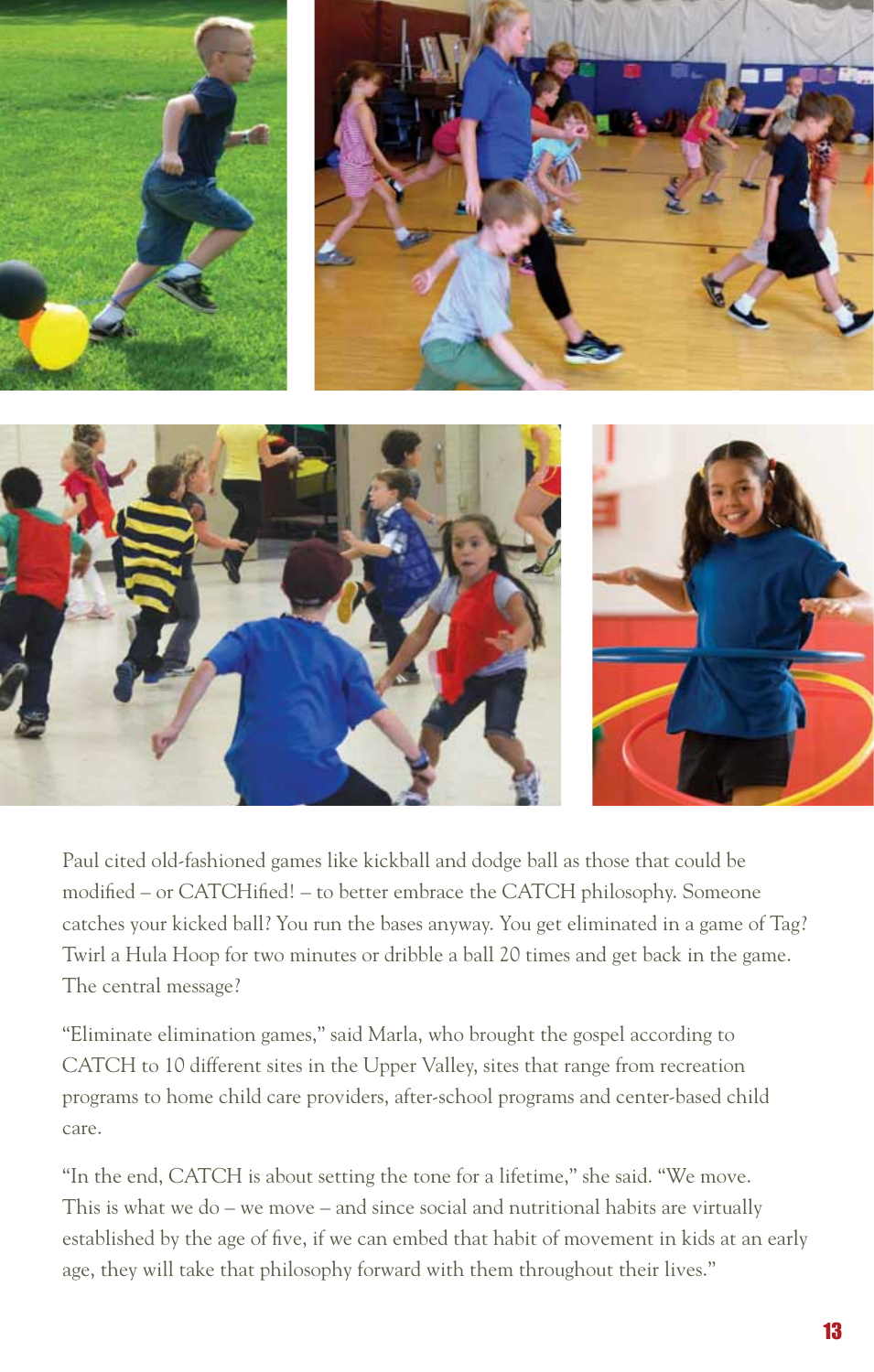#### HOW ARE **CH** WE DOING?  $C145$

CATCH Kids Club is a successful, evidence-based program focused on healthy eating and physical activity. Its goals and overarching theme support the notion that the healthy choice should be the easy choice for kids-- and that providing a supportive after school environment is a vital contributor to the health of children.

It is because of this philosophy that we chose CATCH Kids Club (CKC) as a key strategy in our Childhood Obesity Project in 2008. As it sparked interest among after school administrators and staff alike, CKC quickly expanded throughout NH and has now evolved into a comprehensive program for increasing healthy eating and physical activity in out-of-school settings. In just five years, CKC spread its reach to a total of 108 sites representing 9 out of 10 counties in NH. These include private after school programs as well as parks and recreation departments, YMCAs, Boys and Girls Clubs, and in-school recess and energizer programs.

#### **THIS EXPANSION OCCURRED IN TWO WAYS:**

- 1. Each year, the NH CATCH Kids Club Project selected 5-12 sites to receive intensive technical assistance to implement a comprehensive approach to integrating healthy eating and physical activity in their out-of-school programs. This assistance included:
	- assessment of current policies and practices.
	- identification of opportunities and the development of an action plan.
- training for staff and administration to implement CKC.
	- evaluation of healthy eating and physical activity outcomes.
- 2. NH CATCH Kids Club also provided support to HEAL communities as they worked to implement CATCH Kids Club in their area out-of-school programs. This includes HEAL communities of Cheshire County, the Greater Franklin area, Lakes Region, and the Upper Valley.

#### **NH CKC PROJECT GOALS:**

- 1. Increase the number of targeted after school organizations that include healthy eating and physical activity/health in their overall **mission and/or organizational goals**.
- 2. Increase the number of targeted after school organizations who **adopt policies** that support physical activity and healthy eating.
- 3. Increase the number of targeted after school programs that **designate at least 15-20 minutes of moderate to vigorous physical activity (MVPA) time every day**.
- 4. Increase the number of targeted after school programs that **offer healthy snacks/foods**.

#### **SO HOW DID WE DO?**

**108** NH out-of-school sites trained in CATCH Kids Club

**53** trainings completed since 2008

**29** individuals trained as CKC Trainers in two CKC Train the Trainer Academies.

**919** out-of-school and in-school staff trained

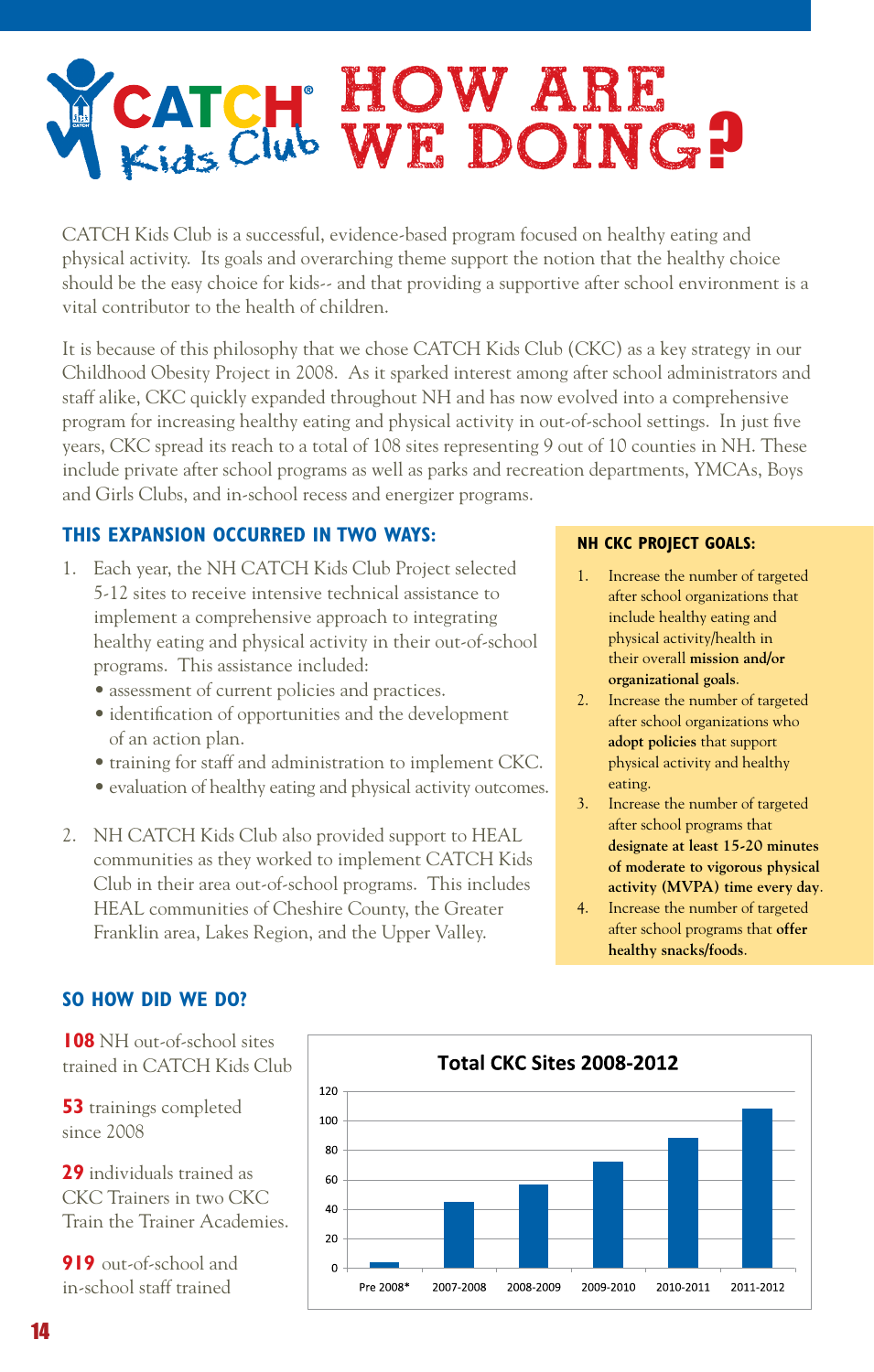#### **POLICY AND PRACTICE CHANGES**

In addition to using the CKC program as a tool to transform the after school activity environment, we began utilizing the NH After School Environment and Policy Assessment in 2010. This tool has allowed us to take a broader look at the healthy eating and physical activity policies and practices of out-ofschool programs, arming us with the information needed to provide the necessary technical assistance to help them reach their goals.

Of the 25 sites who utilized the assessment from 2010-2012, 92% made **4 OR MORE** environmental or policy improvements. The areas of greatest improvement include:

#### **HIGH SATISFACTION!**

- Over 81% of staff and 96% of directors would recommend CKC to other programs.
- Over 85% of staff and 100% of directors are satisfied with the CKC program.
- Over 85% of directors feel that CKC helps them meet their organizations health goals.
- Inclusion of physical activity and healthy eating in organizational mission and goals.
- Physical activities are inclusive, non-elimination, and focus on maximizing time spent in physical activity.
- Policies adopted to provide and promote healthy snacks.
- Non-educational screen time is discouraged.

Furthermore, new policy and practice changes at project sites resulted in increases in time children spend in physical activity. Site observations and reports show that most project sites offer CKC games at least 25-30 minutes 3 to 5 days a week.

These results are an important reflection of the quality of the CKC Program. Through training and technical assistance, sites have shown that they are able to meet a major goal of the CKC program - to decrease sedentary time by increasing activity time for **ALL KIDS**.

#### **THANK YOU TO OUR PARTNERS!**

We would like to thank the Harvard Pilgrim Health Care Foundation for funding the NH CATCH Kids Club Project over the past five years as part of its *Growing Up Healthy* initiative. Their support was invaluable to the success of the NH CATCH Kids Club Project.



We would also like to thank our past and present partners on the project who provided us with guidance, advice, and were key CATCH Kids Club champions in their communities and organizations.

- Founding partners include: NH Recreation and Parks Association, Boys & Girls Clubs of NH, Greater Manchester YMCA, Southern District YMCA, and the former Plus Time NH.
- Statewide and community partners: HEAL NH and the Round 1 HEAL communities (Cheshire HEAL, Greater Franklin HEAL, Lakes Region HEAL, and Upper Valley HEAL), and our new statewide partner, BOOST NH. They have contributed immensely to the promotion of CATCH Kids Club across NH.
- Lastly, a big THANK YOU goes out to all CATCH Kids Club sites!